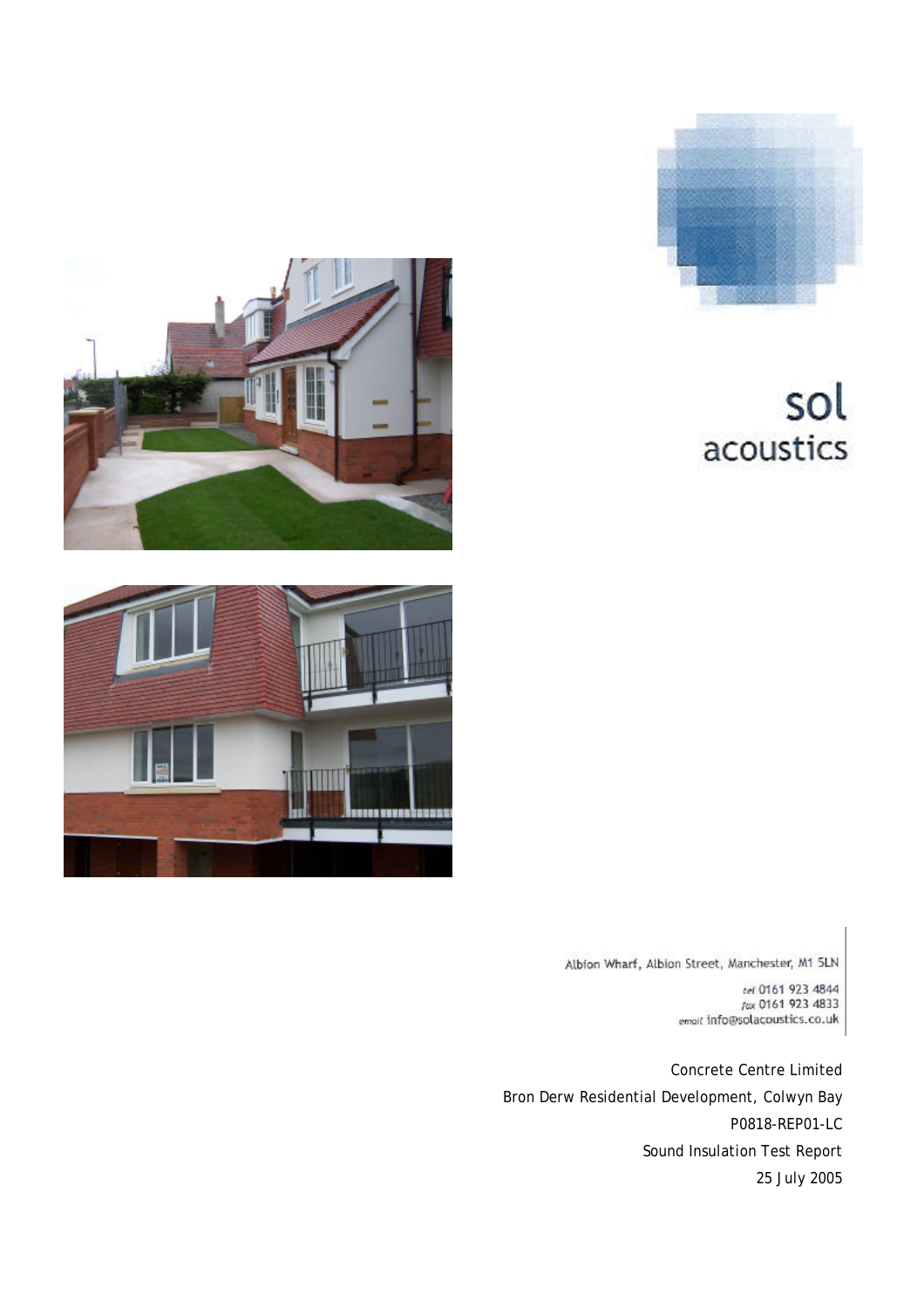

PROJECT: Bron Derw Residential Development, Colwyn Bay CLIENT: Concrete Centre Limited Riverside House 4 Meadows Business Park Station Approach Camberley Surrey GU17 9AB DOCUMENT REFERENCE: P0818-REP01-LC SIGNED: LEE COPLEY CHECKED: IAN ETCHELLS DATE: 25 July 2005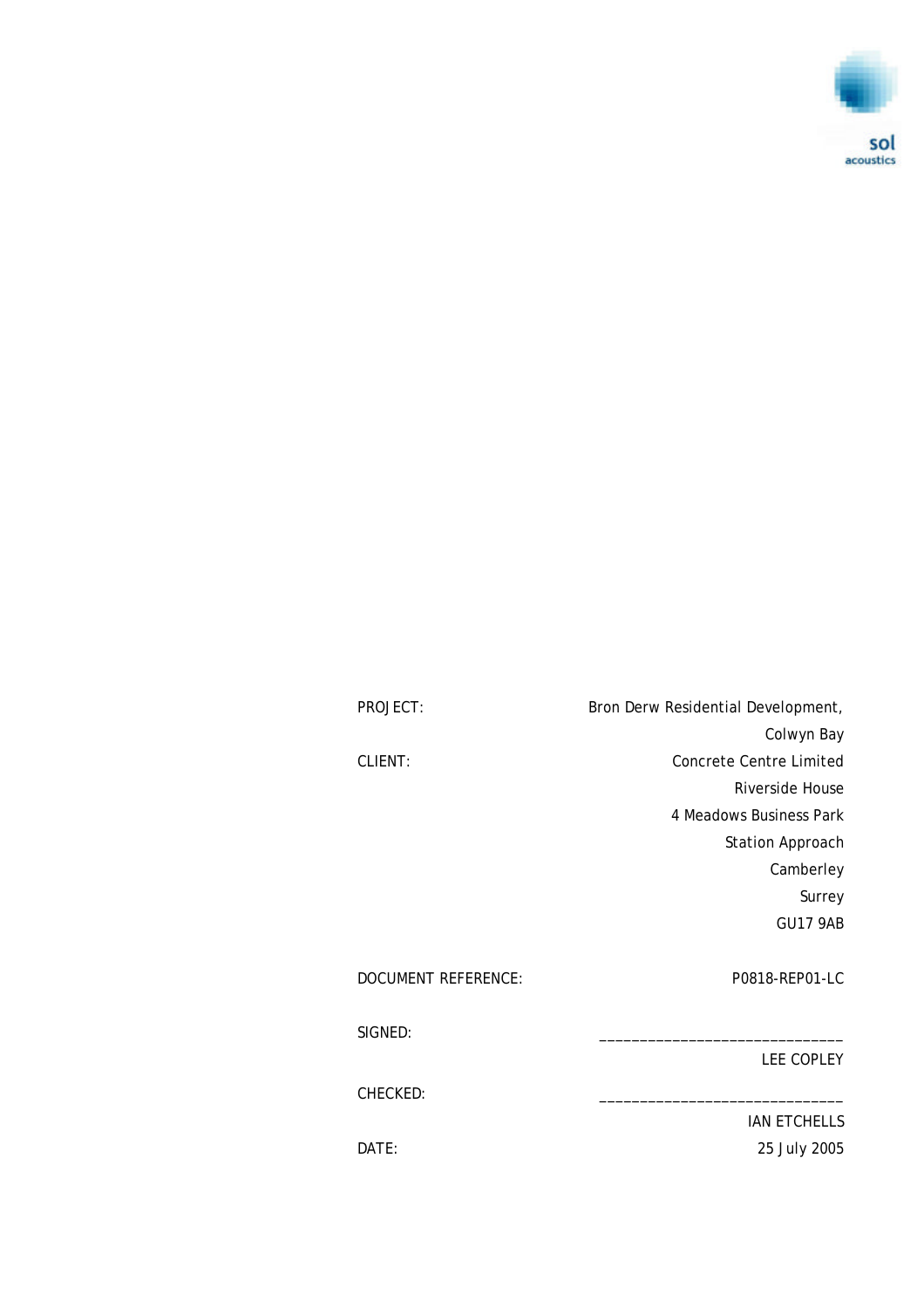P0818-REP01-LC



#### **CONTENTS**

| APPENDIX A: GLOSSARY OF ACOUSTIC TERMS                            | 10 |
|-------------------------------------------------------------------|----|
| APPENDIX B: TEST DETAILS                                          | 11 |
| APPENDIX C: CALCULATION OF WEIGHTED STANDARDISED LEVEL DIFFERENCE | 12 |
| APPENDIX D: CALCULATION OF WEIGHTED STANDARDISED IMPACT LEVEL     | 13 |
| APPENDIX E: TEST CERTIFICATES                                     | 14 |
|                                                                   |    |

Figure 1: Separating wall construction between adjacent dwellings at 115 Llandudno Road, Colwyn Bay ....8 Figure 2: Separating floor construction between adjacent dwellings at 115 Llandudno Road, Colwyn Bay....9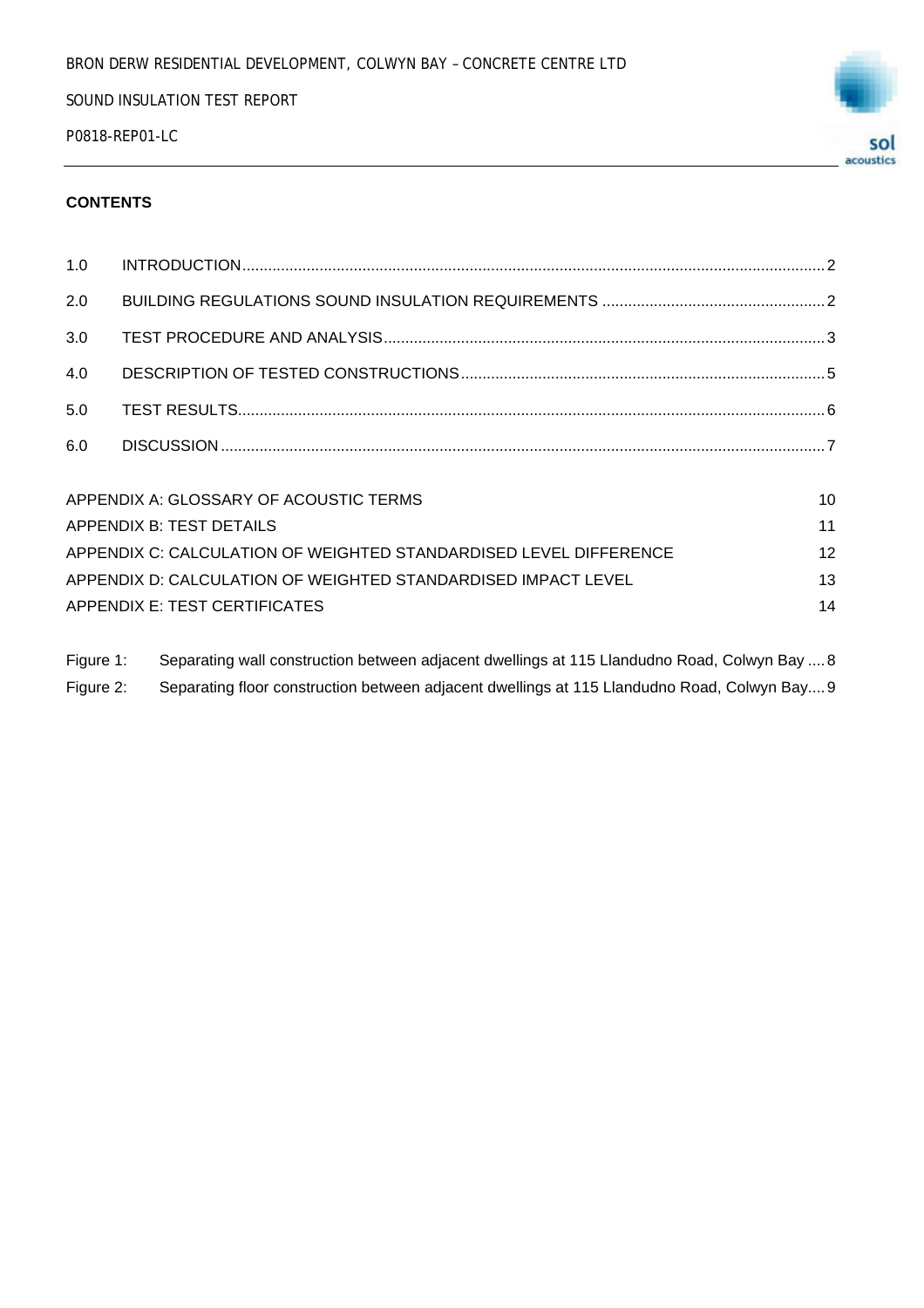

## **1.0 INTRODUCTION**

Sol Acoustics has been commissioned by Concrete Centre Limited to measure the airborne and impact sound insulation between dwellings at 'Bron Derw' Residential Development, 115 Llandudno Road, Colwyn Bay and compare the results with the performance standards cited by Building Regulations 2000 Approved Document E for purpose built dwellings.

Airborne Sound Insulation tests were conducted in accordance with BS EN ISO 140-4:1998 and rated in accordance with BS EN ISO 717-1: 1997. Impact Sound Insulation tests were conducted in accordance with BS EN ISO 140-7: 1998 and rated in accordance with BS EN ISO 717-2: 1997.

A glossary of acoustic terms used in this report is given in Appendix A.

#### **2.0 BUILDING REGULATIONS SOUND INSULATION REQUIREMENTS**

The Building Regulations 2000 Approved Document E: "Resistance to the passage of sound" gives airborne and impact sound insulation performance standards for purpose built dwelling-houses and flats. These Performance standards are given in Table 1 below.

|                                          | Airborne sound insulation<br>$D_{nT,w}$ + $C_{tr}$ dB | Impact sound insulation<br>$L'_{nT,w}$ dB |
|------------------------------------------|-------------------------------------------------------|-------------------------------------------|
| <b>Purpose Built Dwelling-houses and</b> |                                                       |                                           |
| flats                                    |                                                       |                                           |
| Walls                                    | $\geq 45$                                             |                                           |
| Floors and stairs                        | $\geq 45$                                             | $\leq 62$                                 |

**Table 1:** Building Regulations 2000 Approved Document E: Purpose built Dwelling-houses and flats performance standards for separating walls, separating floors, and stairs that have a separating function.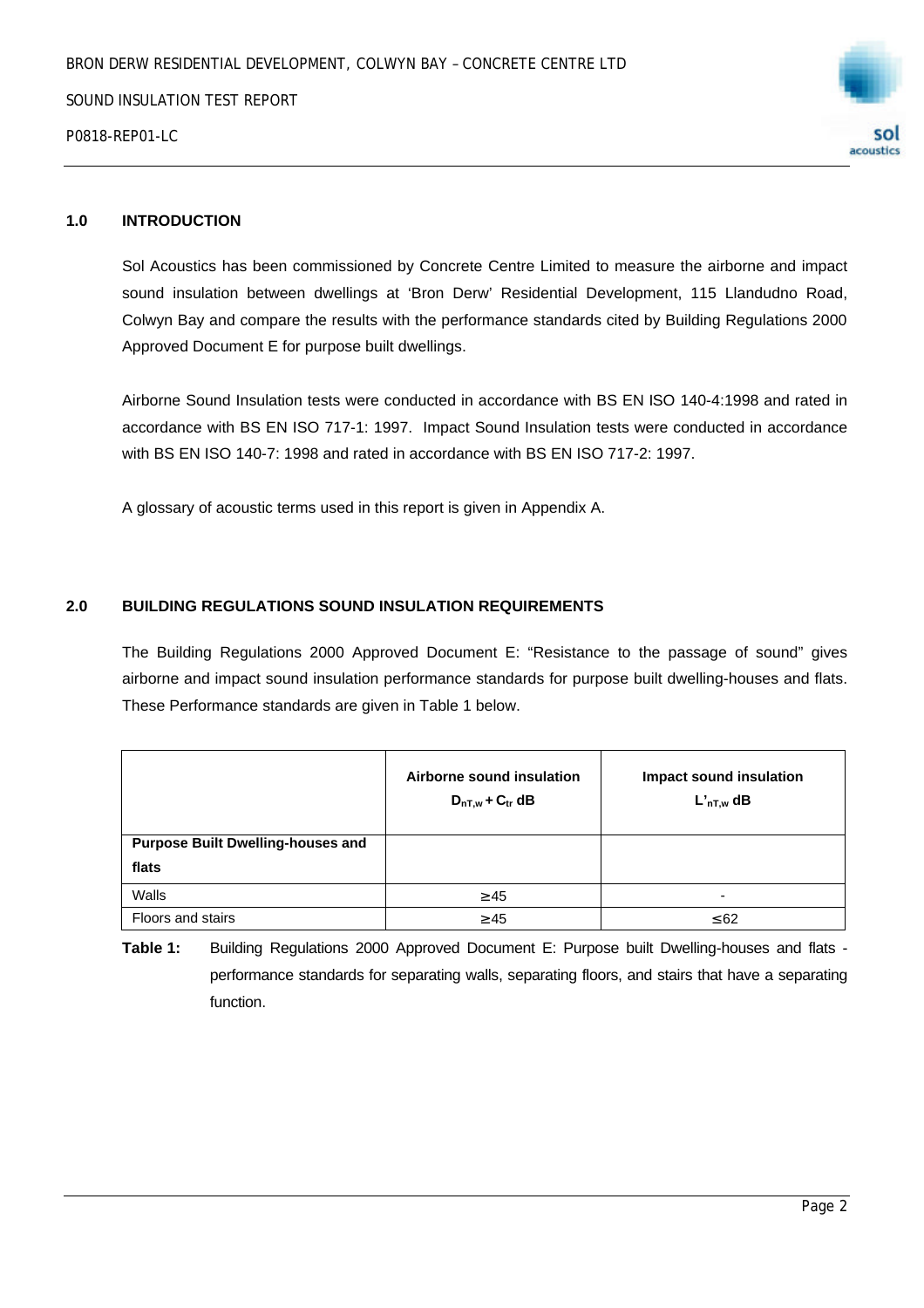

#### **3.0 TEST PROCEDURE AND ANALYSIS**

#### **Airborne Sound Insulation**

To conduct airborne sound insulation tests, a noise source is placed in the "source room" and the resultant noise level in this room is measured. The room on the other side of the party construction is the "receiver room" and the noise transmitted to this room is measured. The difference between source and receiver noise levels is then measured in accordance with BS EN ISO 140-4: "Field Measurements of airborne sound insulation between rooms". The resulting frequency-dependent level differences are converted into a single number characterising the acoustical performance using the method given in BS EN ISO 717-1: "Method for rating the airborne sound insulation in buildings and of interior building elements". This single number rating is the 'Weighted Standardised Level Difference'  $(D_{nTW})$ .

#### **Impact Sound Insulation**

To conduct impact sound insulation tests, a tapping machine is placed on the floor in the "source room". The room directly below the floor is the "receiver room". The noise level generated in the receiver room is measured in accordance with BS EN ISO 140-7: "Field Measurements of impact sound insulation of floors". The resulting frequency-dependent noise levels are converted into a single number characterising the acoustical performance using the method given in BS EN ISO 717-2: "Method for rating the impact sound insulation". This single number rating is the 'Standardised Impact Sound Pressure Level' (L'<sub>nT,w</sub>). It should be noted that a decrease in L'<sub>nT,w</sub> indicates an improvement in acoustic performance.

Details of the tests are given in Appendix B. Appendices C and D summarise the calculation and rating methods for airborne and impact sound insulation tests respectively.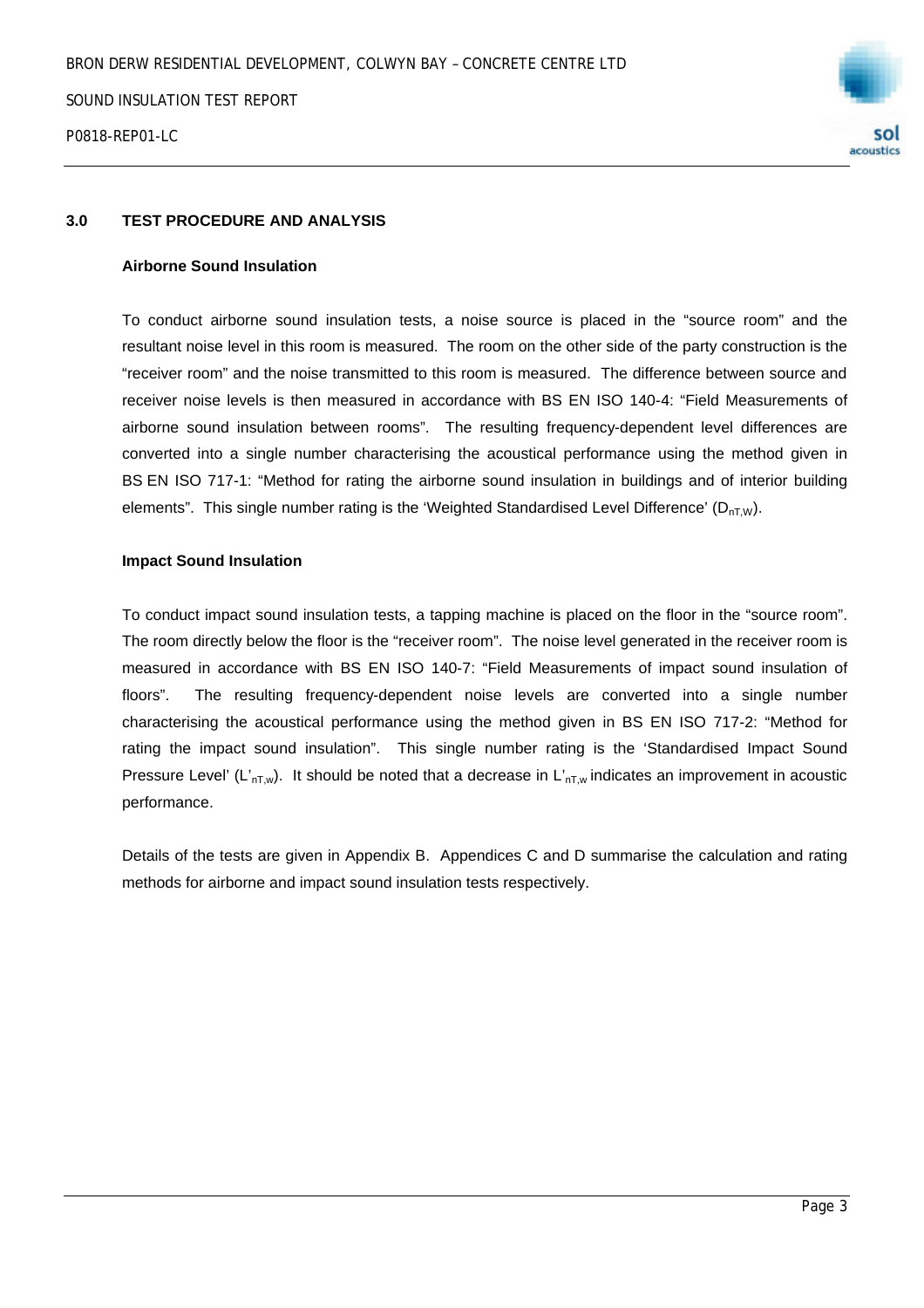

Sound insulation tests were conducted between the following pairs of rooms at 'Bron Derw', 115 Llandudno Road:

#### **Separating Floors – Impact Sound Insulation Tests**

- 1. Flat 4 Master Bedroom to Flat 2 Master Bedroom
- 2. Flat 4 Kitchen to Flat 2 Kitchen

#### **Separating Floors – Airborne Sound Insulation Tests**

- 1. Flat 4 Master Bedroom to Flat 2 Master Bedroom
- 2. Flat 4 Kitchen to Flat 2 Kitchen

#### **Separating Walls – Airborne Sound Insulation Tests**

- 1. Flat 4 Kitchen to Flat 3 Kitchen
- 2. Flat 2 Kitchen to Flat 1 Kitchen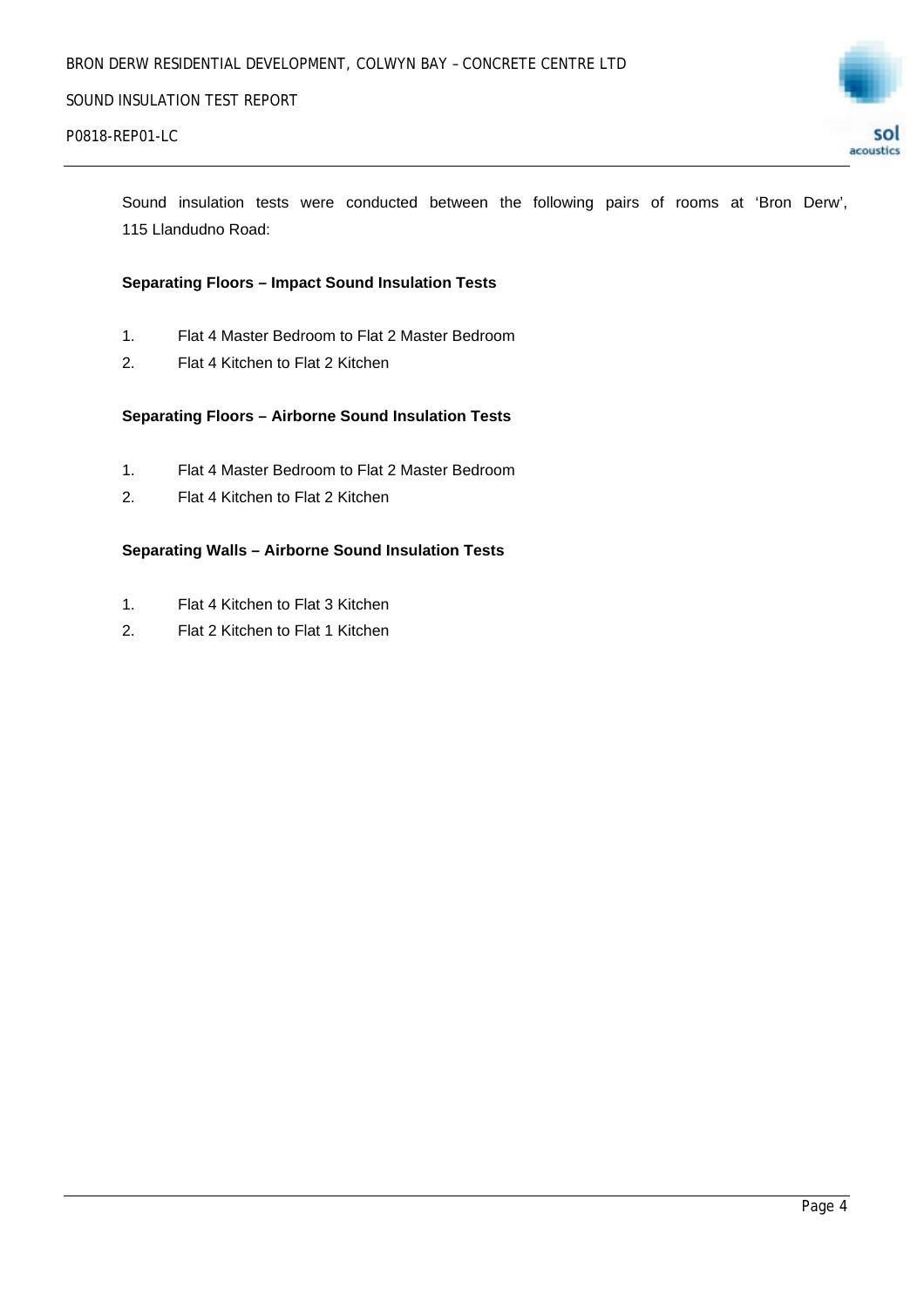P0818-RFP01-LC



#### **4.0 DESCRIPTION OF TESTED CONSTRUCTIONS**

The separating wall construction is understood to be as follows:

- 2 no. leaves of 100 mm thick concrete block separated by a 40mm cavity (the blockwork has been described as 'dense' but the actual density is unknown)
- One face of the wall lined with a single layer of plasterboard on adhesive dabs
- Independent drylining applied to the other face of the wall comprising a single layer of 12.5 mm thick plasterboard supported by 48mm metal C-studs, with 52mm 'E-Cousti' quilt placed between the studs.

Figure 1 illustrates the separating wall construction between adjacent dwellings.

Separating floors are understood to be as follows:

- A beam and block structural floor (100mm deep blocks density unknown) topped with a 75mm thick screed
- The screed was overlaid with a 30 mm thick Kingspan insulation panel, 8mm thick 'E-Coustifloor' resilient layer and 18mm chipboard
- Ceilings comprised 15mm thick plasterboard fixed via resilient bars on 50mm timber battens to the underside of the concrete beams
- 52mm 'E-Cousti' quilt was fixed between the bottom flange of the beams. The 8mm resilient layer was folded around the edge of the chipboard flooring and returned beneath walls linings and skirting boards

Figure 2 illustrates the separating floor construction between adjacent dwellings.

External flanking walls are understood to have comprised of:

- 100 mm thick facing brick, a 50mm cavity and an internal leaf of 140mm thermal block (density unknown but assumed to be lightweight)
- Lined with 50 mm overall insulated plasterboard on adhesive dabs.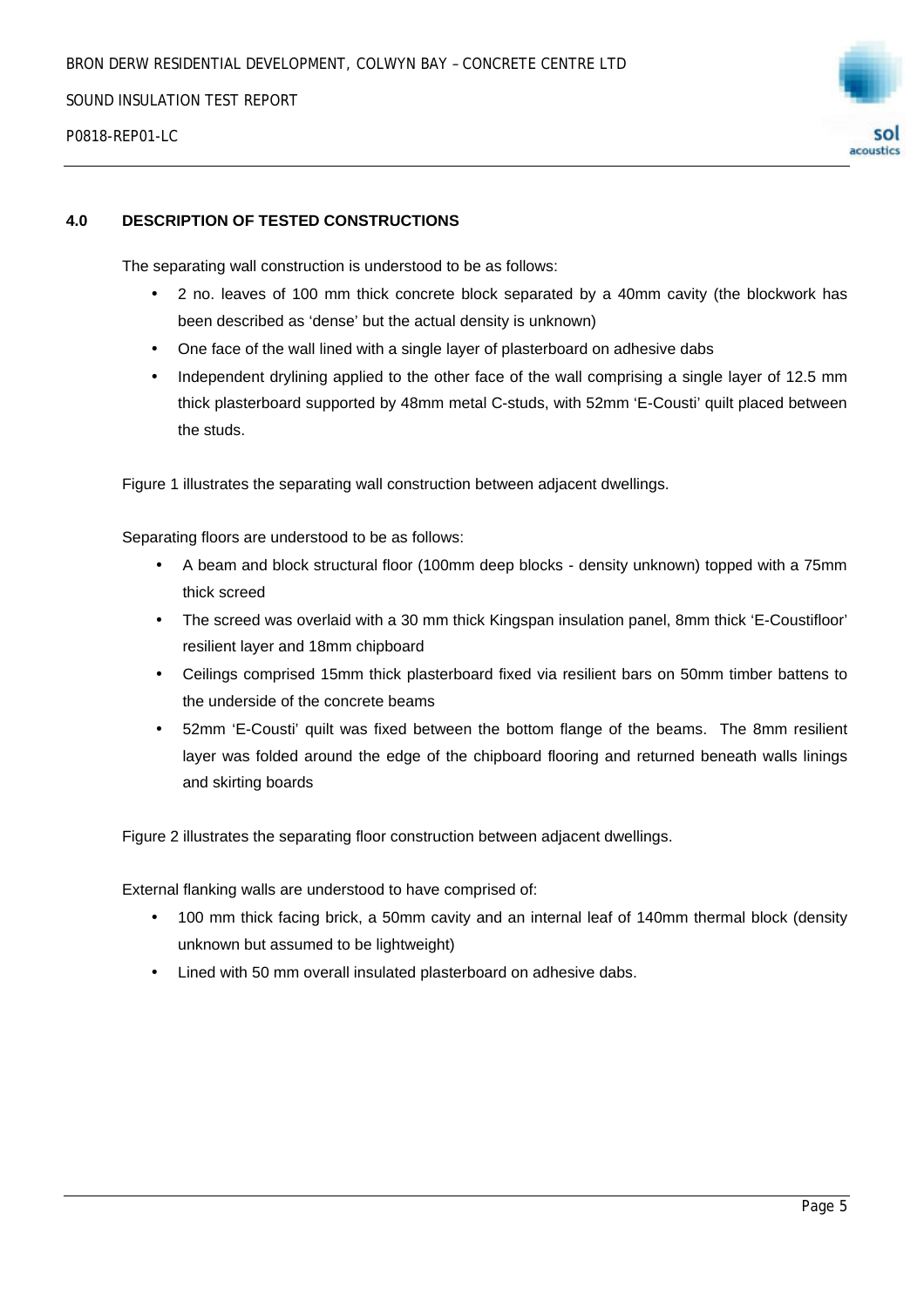



#### **5.0 TEST RESULTS**

Table 2 compares the measured impact sound insulation performance of the separating floors against the target performance requirements cited by Building Regulations 2000.

Table 3 compares the measured airborne sound insulation performance of the separating floors against the target performance requirements cited by Building Regulations 2000.

Table 4 compares the measured airborne sound insulation performance of the separating walls against the target performance requirements cited by Building Regulations 2000.

Full test certificates for the measurements are given in Appendix E.

| <b>Test Description</b>                           | <b>Test Result</b>      | <b>Performance Standard cited</b><br>by Building Regulations 2000<br><b>Approved Document E</b> | Pass or<br>Fail? |
|---------------------------------------------------|-------------------------|-------------------------------------------------------------------------------------------------|------------------|
| Flat 4 Master Bedroom to Flat 2<br>Master Bedroom | 55dB $L'_{\text{nT.w}}$ | $\leq$ 62dB L' <sub>nT.w</sub>                                                                  | Pass             |
| Flat 4 Kitchen to Flat 2 Kitchen                  | 57dB $L'_{\text{nT.w}}$ | $\leq$ 62dB L' <sub>nT.w</sub>                                                                  | Pass             |

**Table 2:** Separating Floor Impact Sound Insulation Tests Results Compared With The Performance Requirements Cited by Building Regulations 2000 Approved Document E

| <b>Test Description</b>                           | <b>Test Result</b>         | <b>Performance Standard cited</b><br>by Building Regulations 2000<br><b>Approved Document E</b> | Pass or<br>Fail? |  |  |
|---------------------------------------------------|----------------------------|-------------------------------------------------------------------------------------------------|------------------|--|--|
| Flat 4 Master Bedroom to Flat 2<br>Master Bedroom | 47dB $D_{nT,w}$ + $C_{tr}$ | $\geq$ 45dB D <sub>nT.w</sub> +C <sub>tr</sub>                                                  | Pass             |  |  |
| Flat 4 Kitchen to Flat 2 Kitchen                  | 45dB $D_{nT,w}$ + $C_{tr}$ | $\geq$ 45dB D <sub>nT.w</sub> + C <sub>tr</sub>                                                 | Pass             |  |  |

**Table 3:** Separating Floor Airborne Sound Insulation Tests Results Compared With The Performance Requirements Cited by Building Regulations 2000 Approved Document E

| <b>Test Description</b>          | <b>Test Result</b>         | <b>Performance Standard cited</b><br>by Building Regulations 2000<br><b>Approved Document E</b> | Pass or<br>Fail? |  |  |
|----------------------------------|----------------------------|-------------------------------------------------------------------------------------------------|------------------|--|--|
| Flat 4 Kitchen to Flat 3 Kitchen | 51dB $D_{nT,w}$ + $C_{tr}$ | $\geq$ 45dB D <sub>nT.w</sub> + C <sub>tr</sub>                                                 | Pass             |  |  |
| Flat 2 Kitchen to Flat 1 Kitchen | 51dB $D_{nT,w}$ + $C_{tr}$ | $\geq$ 45dB D <sub>nT w</sub> + C <sub>tr</sub>                                                 | Pass             |  |  |

**Table 4:** Separating Wall Airborne Sound Insulation Tests Results Compared With The Performance Requirements Cited by Building Regulations 2000 Approved Document E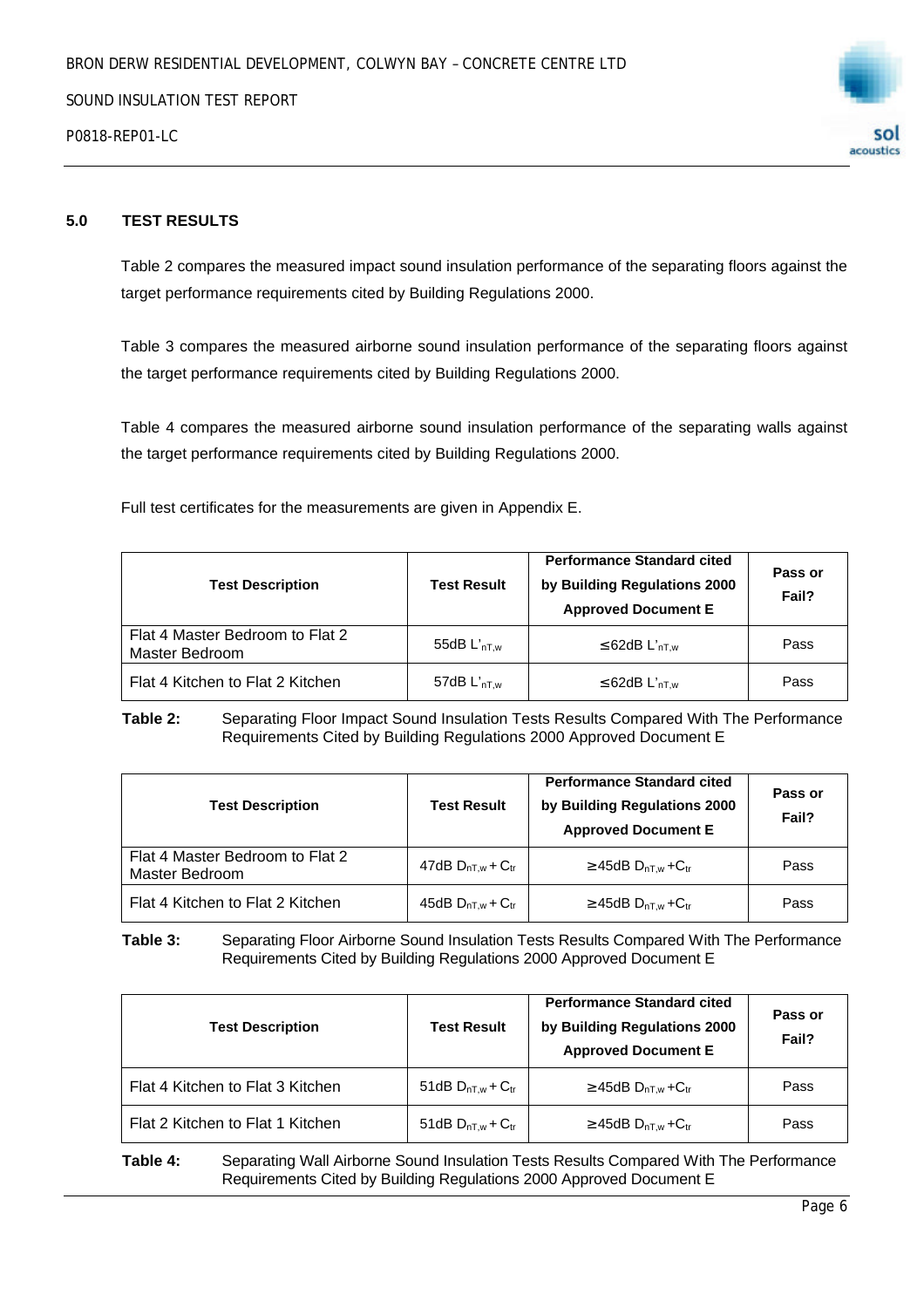P0818-REP01-LC



#### **6.0 DISCUSSION**

The results in Tables 2 to 4 show that compliance with the performance standards cited by Building Regulations 2000 Approved Document E for purpose built dwelling-houses and flats has been achieved.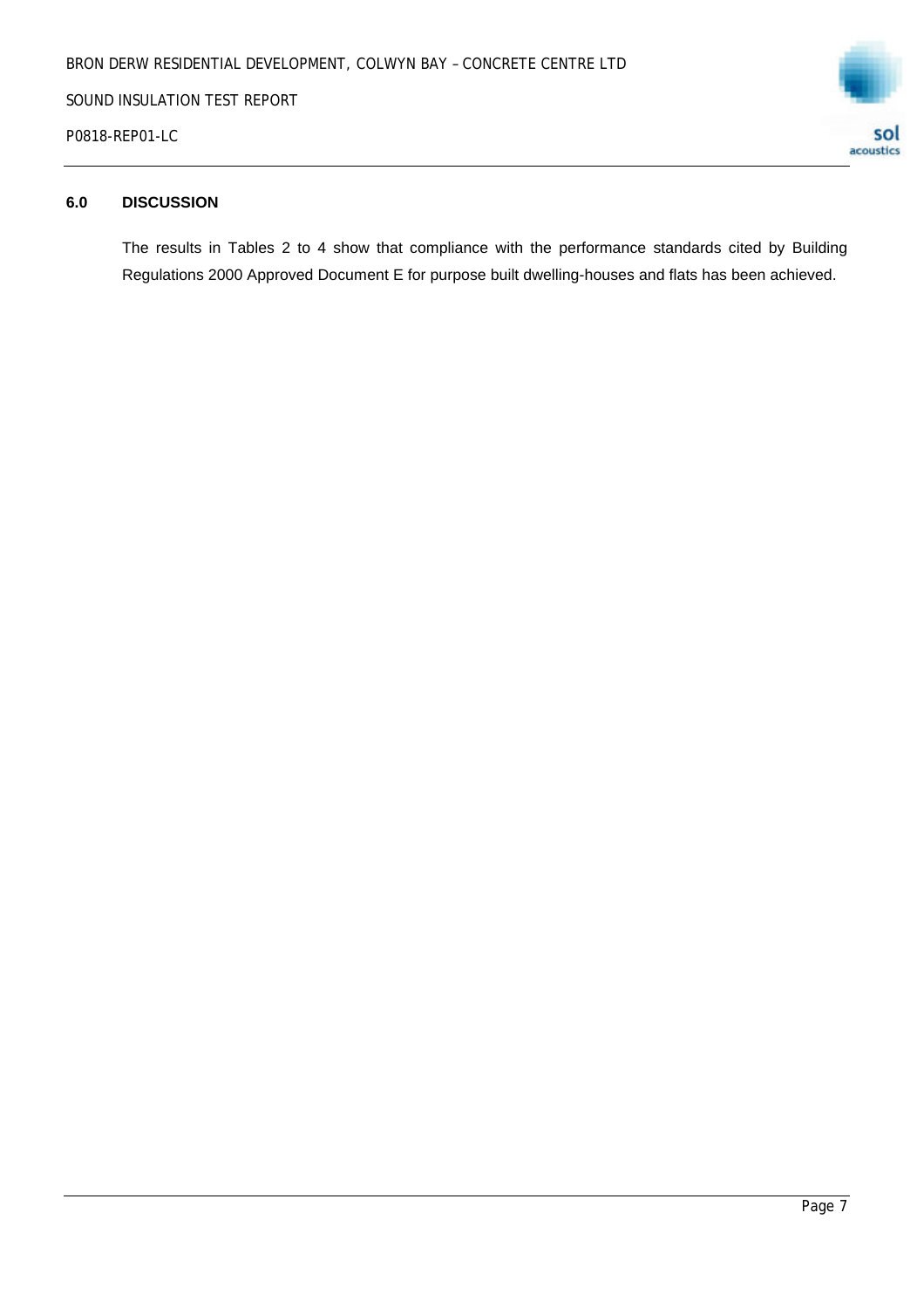

P0818-REP01-LC



Colwyn Bay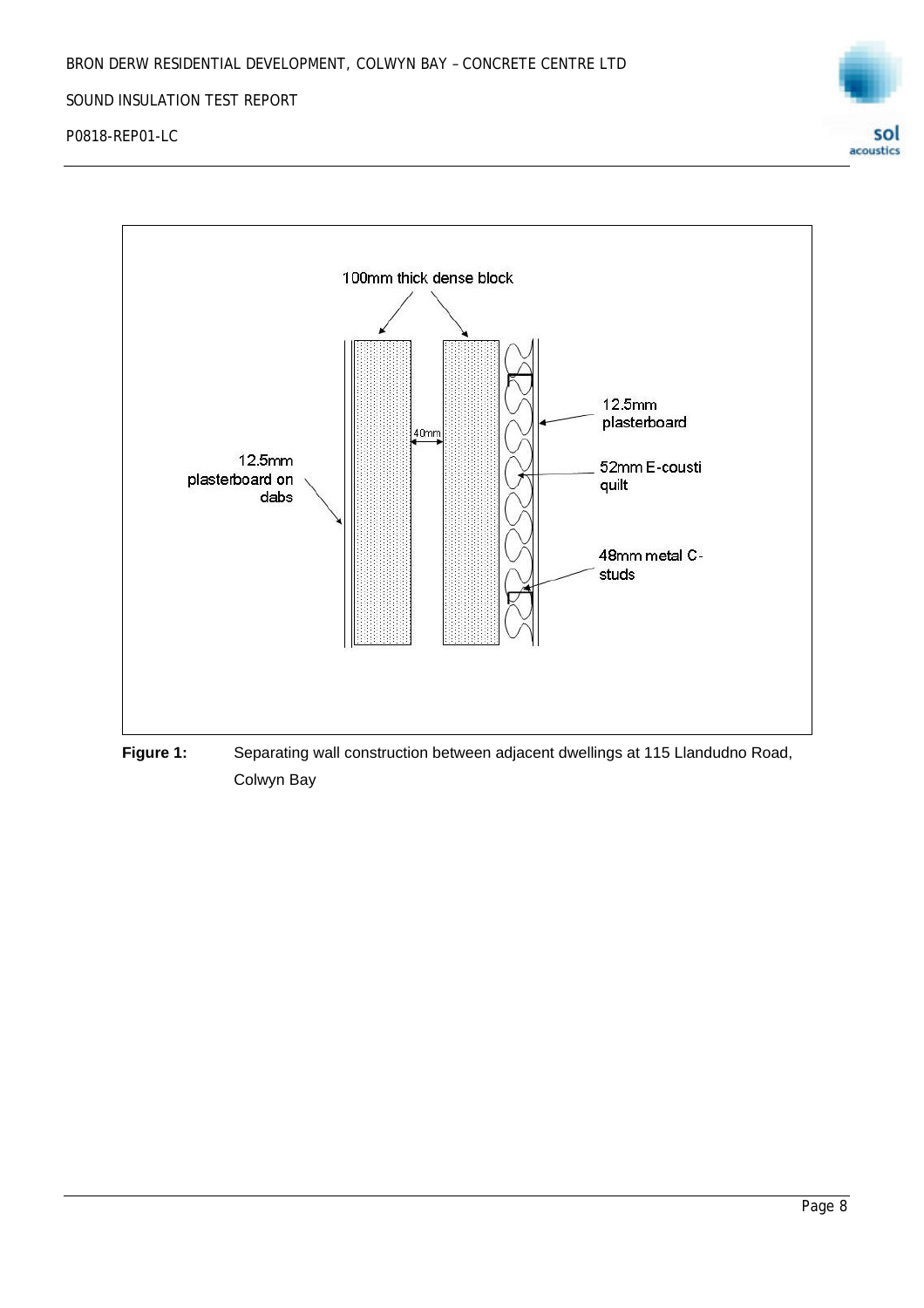#### BRON DERW RESIDENTIAL DEVELOPMENT, COLWYN BAY – CONCRETE CENTRE LTD

#### SOUND INSULATION TEST REPORT

#### P0818-REP01-LC





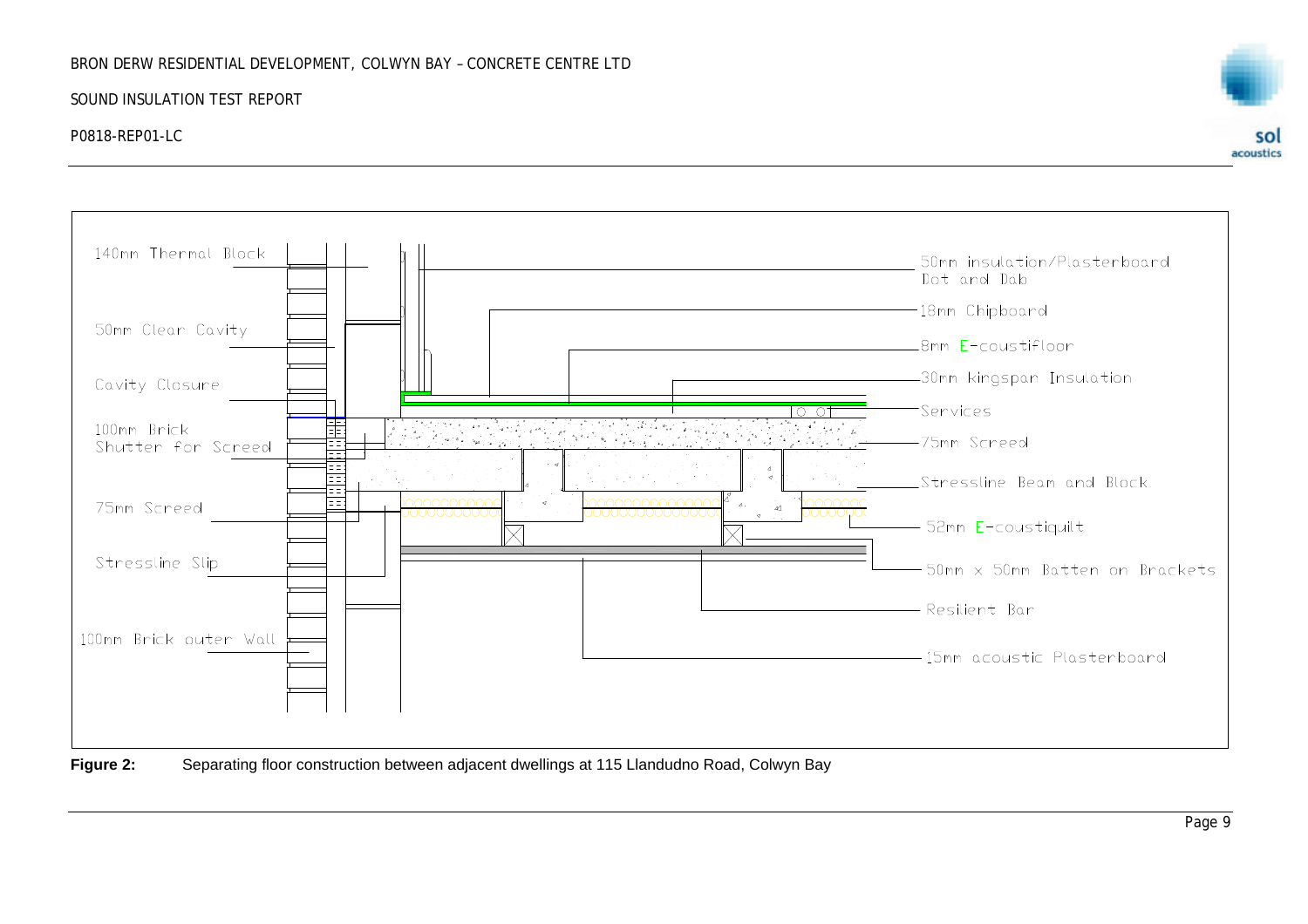

#### **APPENDIX A: GLOSSARY OF ACOUSTIC TERMS**

#### **DECIBEL (dB)**

This is the unit used to quantify sound levels. The human ear has an approximately logarithmic response to acoustic pressure over a very large dynamic range (typically 20 micro-Pascals to 100 Pascals). We therefore use a logarithmic scale to describe sound pressure level, intensities and sound power levels. The logarithms used are to base 10. Hence, an increase of 10 dB in sound pressure level is equivalent to an increase by a factor of 10 in acoustic pressure in Pascals. Subjectively, this corresponds to a doubling in the perceived loudness of sound.

#### **OCTAVE AND THIRD OCTAVE BANDS**

The human ear is sensitive to sound over a range of frequencies between approximately 20Hz to 20000Hz (20kHz), and is generally more sensitive to medium and high frequencies than to low frequencies. In order to define the frequency content of a noise, the spectrum is divided into frequency bands, and the sound pressure level is measured in each band. The most commonly used frequency bands are octave bands, in which the mid-frequency of each band is twice that of the band below it. For instance, the octave bands above and below the 500Hz octave band are 1kHz and 250 Hz respectively. For finer analysis, each octave band may be split into three one-third octave bands or in some cases, finer frequency bands (e.g. 1/12 octaves).

#### **A-WEIGHTING**

Normal hearing covers the frequency range from about 20Hz to 20kHz but sensitivity is greatest between approximately 500Hz and 8kHz. The "A-Weighting" is an electronic filter network incorporated in sound level meters that approximately corresponds to the frequency response of the ear. The unit of measurement of A-weighted sound level is dB(A).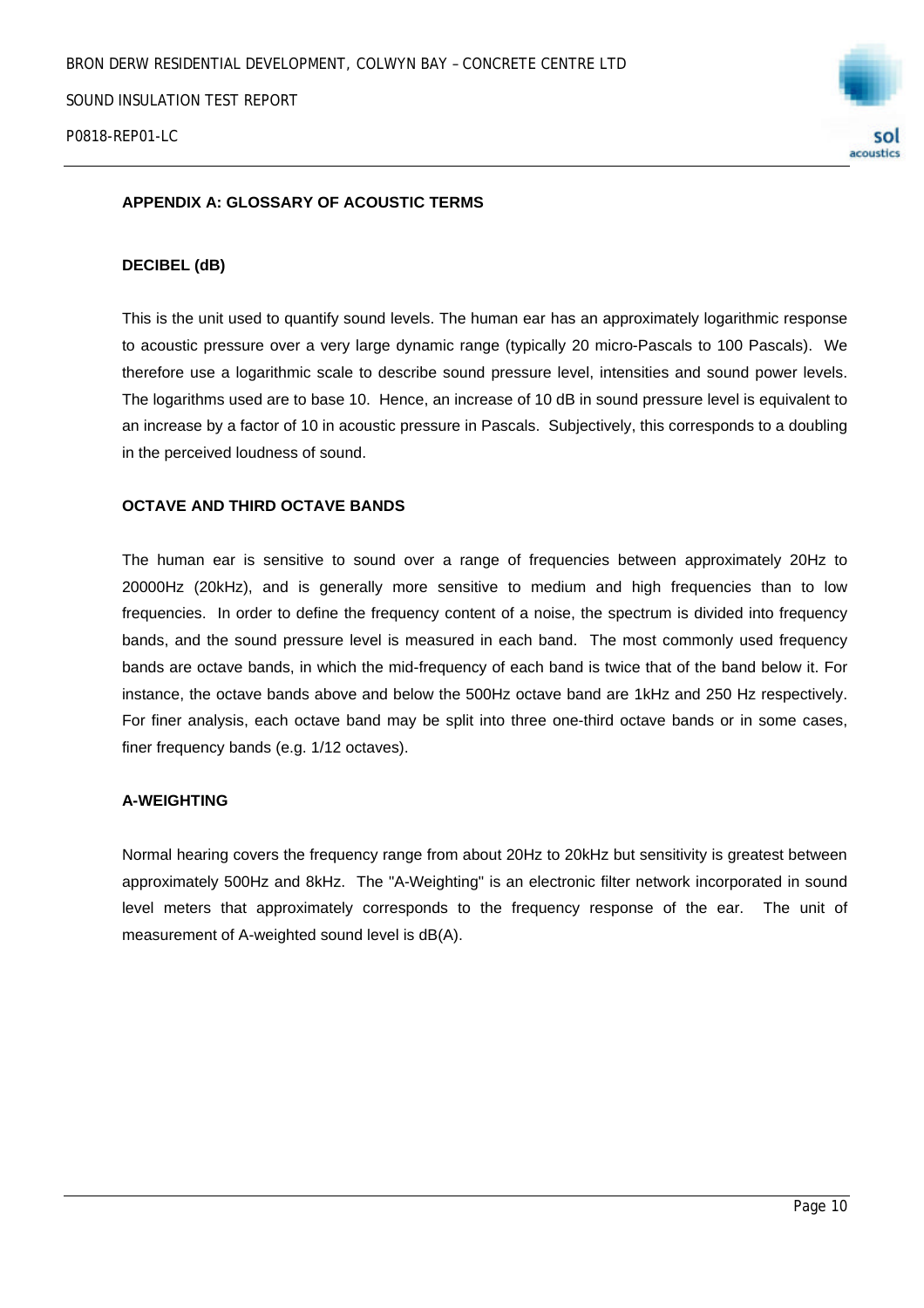P0818-REP01-LC



#### **APPENDIX B: TEST DETAILS**

#### **LOCATION**

Bron Derw Residential Development, 115 Llandudno Road, Colwyn Bay

#### **DATES OF TESTS**

15 July 2005

#### **PERSONNEL PRESENT DURING MEASUREMENTS**

Lee Copley - Sol Acoustics

#### **INSTRUMENTATION**

Norsonic Type 118 IEC 60651 Type 1 Sound Level Meter (serial no. 28116) Norsonic Type 1253 IEC 60942-1997 Class 1 Sound Calibrator (serial no. 27765) Norsonic Nor-211 Tapping Machine Mackie SRM450 Active Sound Reinforcement Speaker System Neutrik Minirator MR1 Noise Generator 9mm calibre blank pistol

#### **CALIBRATION PROCEDURE**

Before and after the measurements the Norsonic Type 118 was check calibrated to an accuracy of ±0.3dB using the Norsonic Type 1251 Sound Calibrator. The calibrator produces a sound pressure level of 114 dB re  $2x10^{-5}$  Pa @ 1kHz.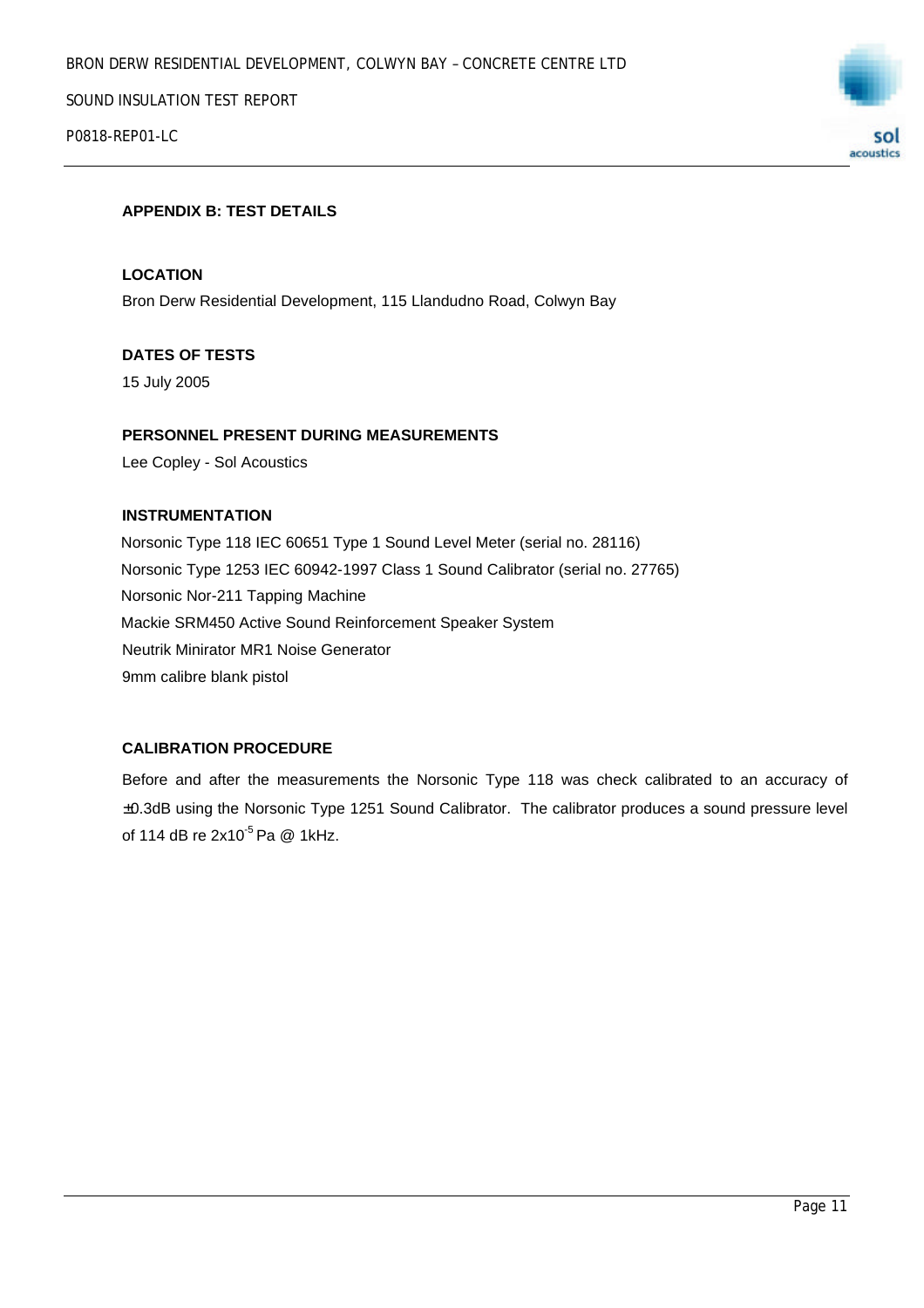

#### **APPENDIX C: CALCULATION OF WEIGHTED STANDARDISED LEVEL DIFFERENCE**

Standardised level difference  $(D_{nT})$  is calculated using the formula given in BS EN ISO 140-4.

 $D_{nT} = L_1 - L_2 + 10$  Log(T/T<sub>o</sub>)dB Where:

| L1 | is the average sound pressure level in the source room |
|----|--------------------------------------------------------|
|    |                                                        |

- $L<sub>2</sub>$  is the average sound pressure level in the receiving room
- T is the reverberation time in the receiving room
- $T<sub>o</sub>$  is the reference reverberation time (0.5 seconds)

To calculate the Weighted Standardised Level Difference  $(D_{nTw})$  the reference curve defined in BS EN ISO 717-1: 1997 is compared with the results of the above calculation. The reference curve is shifted in steps of 1dB towards the measured curve until the mean favourable deviation is less than or equal to 2dB. The weighted level is then the value of the shifted reference curve at 500Hz.

The Weighted Standardised Level Difference  $(D_{nT,w})$  is a true field measurement of a partitions' performance and includes all weaknesses and flanking paths. Where requirements are given as  $D_{nT,w}$ values sound insulation tests are often required to show compliance.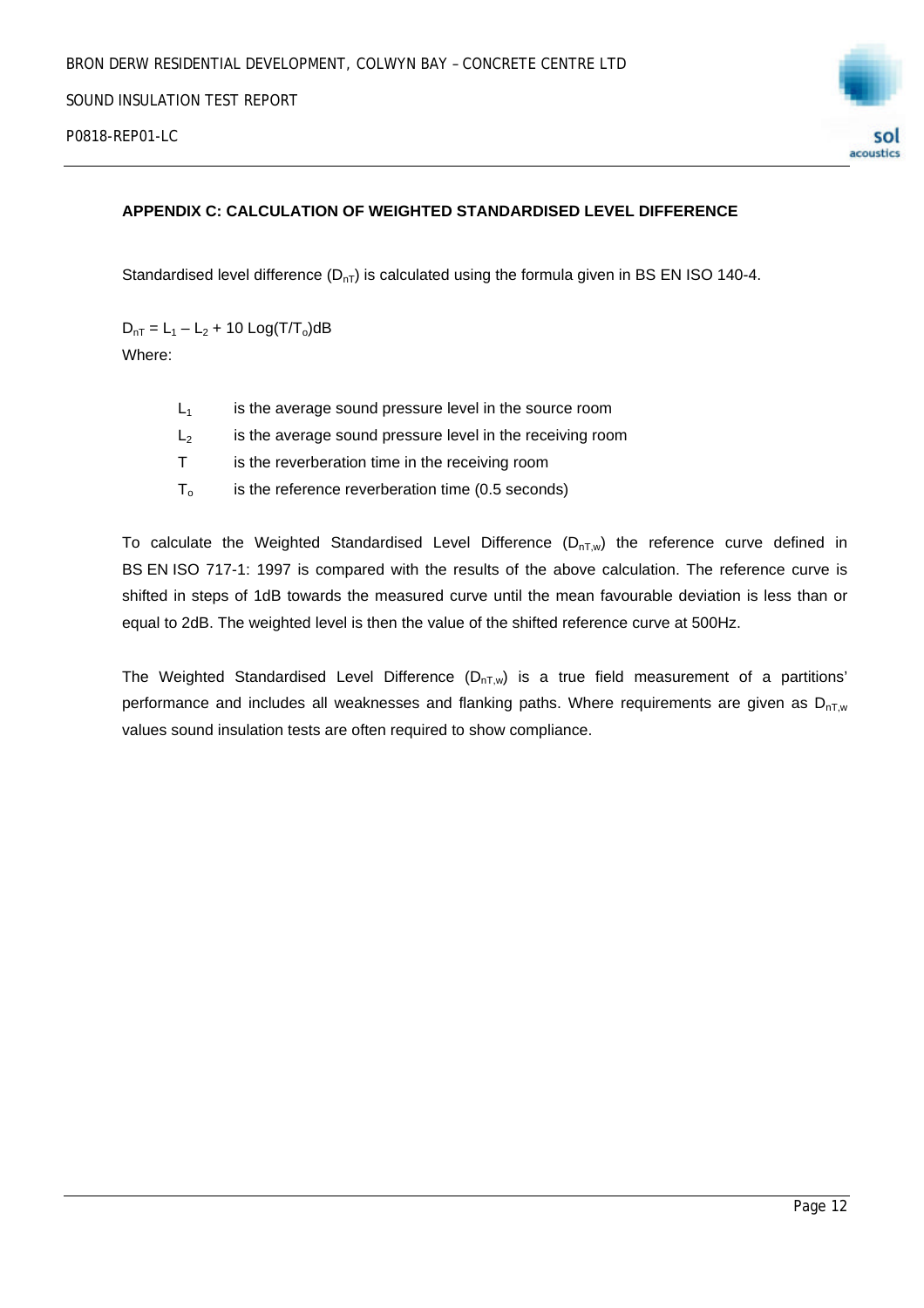

#### **APPENDIX D: CALCULATION OF WEIGHTED STANDARDISED IMPACT LEVEL**

Standardised impact sound pressure level  $(L_{nT})$  is calculated using the formula given in BS EN ISO 140 part 7.

 $L_{nT} = L_1 + 10$  Log(T/T<sub>o</sub>)dB Where:

- $L_1$  is the average sound pressure level in the receive room
- T is the reverberation time in the receiving room
- $T_0$  is the reference reverberation time (0.5 seconds)

To calculate the Weighted Standardised Impact Sound Pressure Level  $(L'_{nT,w})$  the reference curve defined in BS EN ISO 717 part 2: 1998 is compared with the results of the above calculation. The reference curve is shifted in steps of 1dB towards the measured curve until the mean favourable deviation is less than or equal to 2dB. The weighted level is then the value of the shifted reference curve at 500Hz.

The Weighted Standardised Impact Sound Pressure Level  $(L'_{nT,w})$  is a true field measurement of a floors' performance and includes all weaknesses and flanking paths. Where requirements are given as  $L_{nT,w}$ values sound insulation tests are often required to show compliance.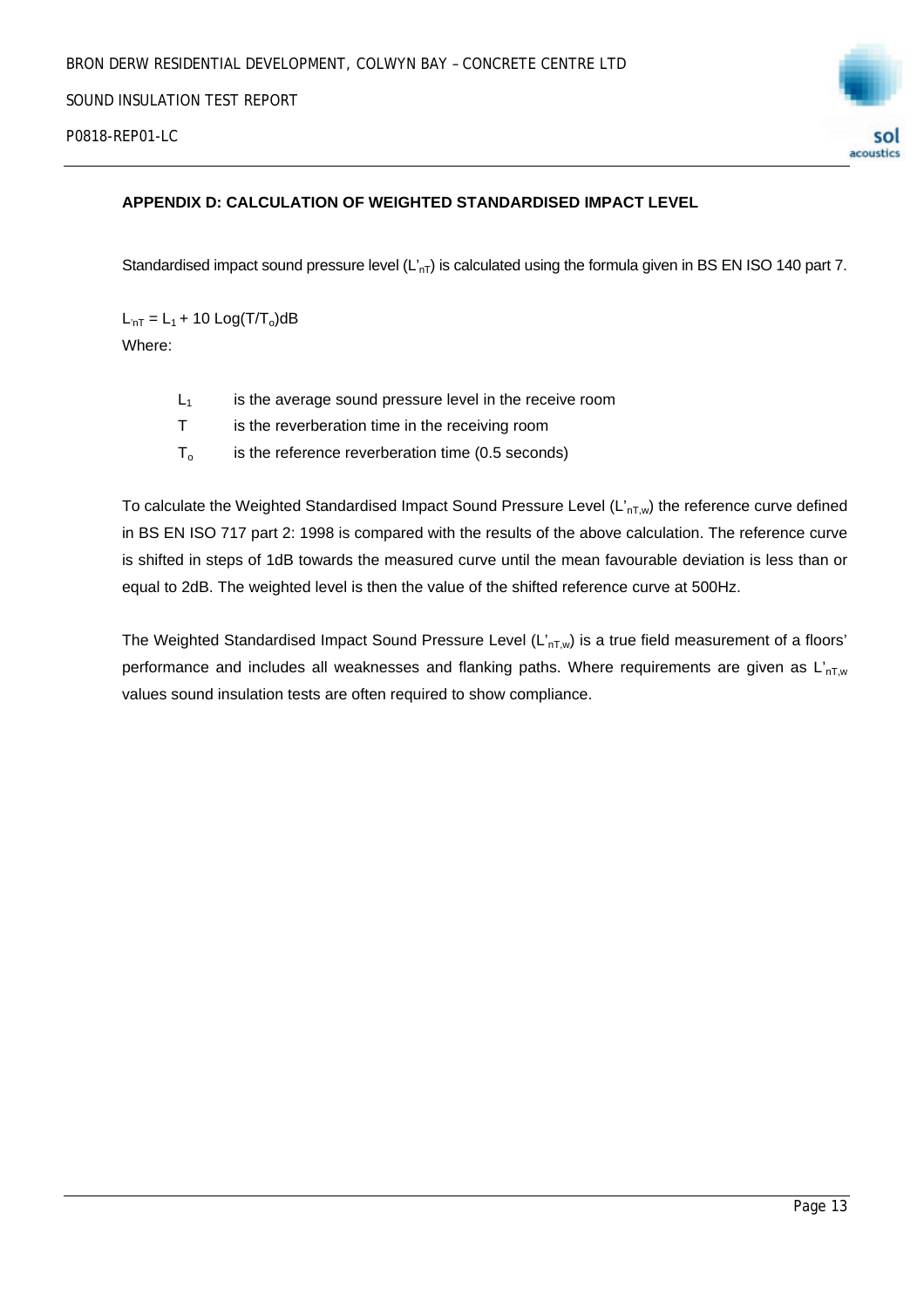P0818-REP01-LC



### **APPENDIX E: TEST CERTIFICATES**

| <b>Separating Floor Impact Sound Insulation Test Results</b>   |                            |
|----------------------------------------------------------------|----------------------------|
| Flat 4 Master Bedroom to Flat 2 Master Bedroom                 | 55dB $L'_{nT,w}$           |
| Flat 4 Kitchen to Flat 2 Kitchen                               | 57dB $L'_{nT,w}$           |
|                                                                |                            |
| <b>Separating Floor Airborne Sound Insulation Test Results</b> |                            |
| Flat 4 Master Bedroom to Flat 2 Master Bedroom                 | 47dB $D_{nT,w}$ + $C_{tr}$ |
| Flat 4 Kitchen to Flat 2 Kitchen                               | 45dB $D_{nT,w}$ + $C_{tr}$ |
|                                                                |                            |
| <b>Separating Wall Airborne Sound Insulation Test Results</b>  |                            |
| Flat 4 Kitchen to Flat 3 Kitchen                               | 51dB $D_{nT,w}$ + $C_{tr}$ |
| Flat 2 Kitchen to Flat 1 Kitchen                               | 51dB $D_{nT,w}$ + $C_{tr}$ |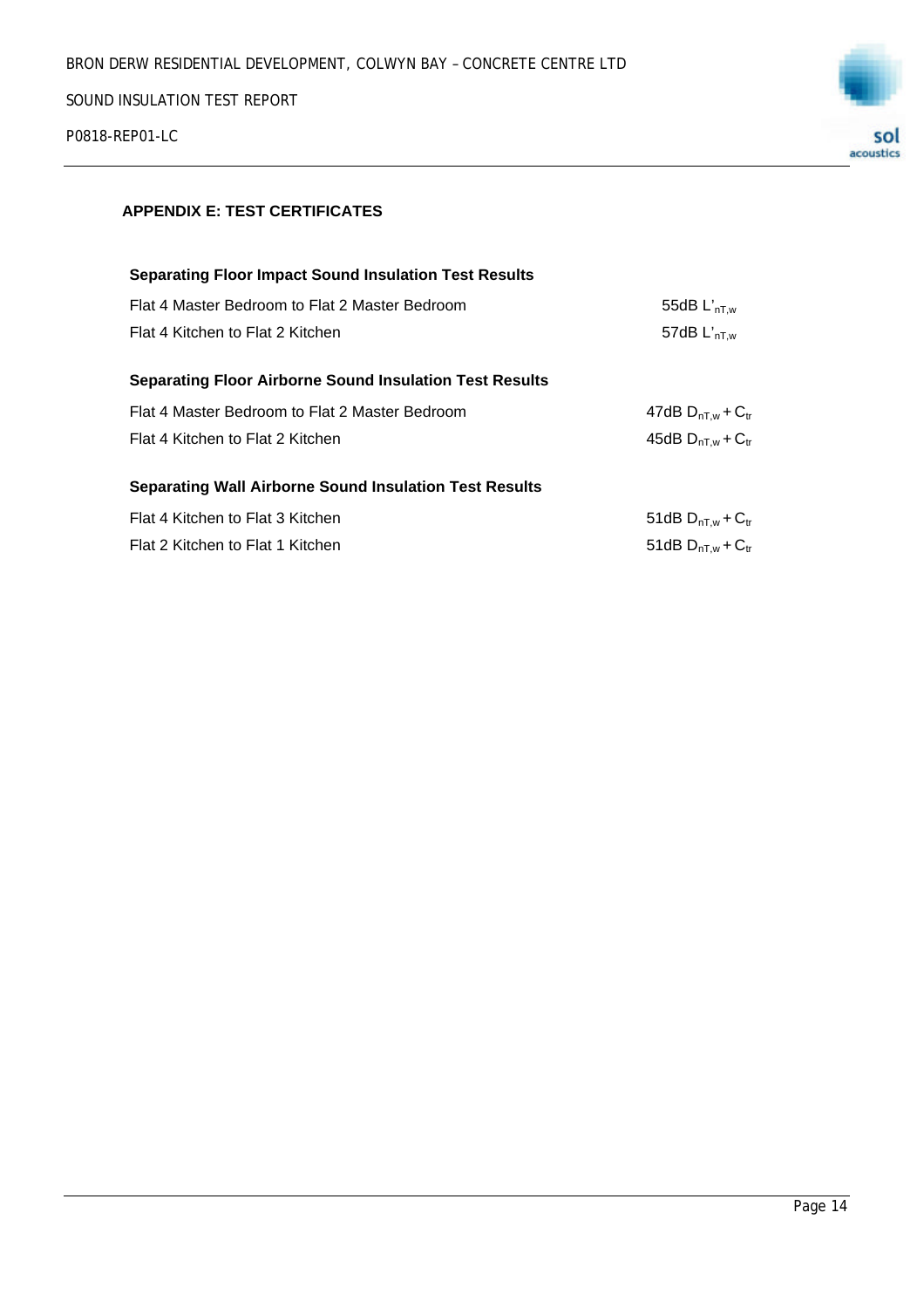#### **Calculation of Weighted Standardised Impact Level (L'nT,w) to BS EN ISO 717-2**



**acoustics**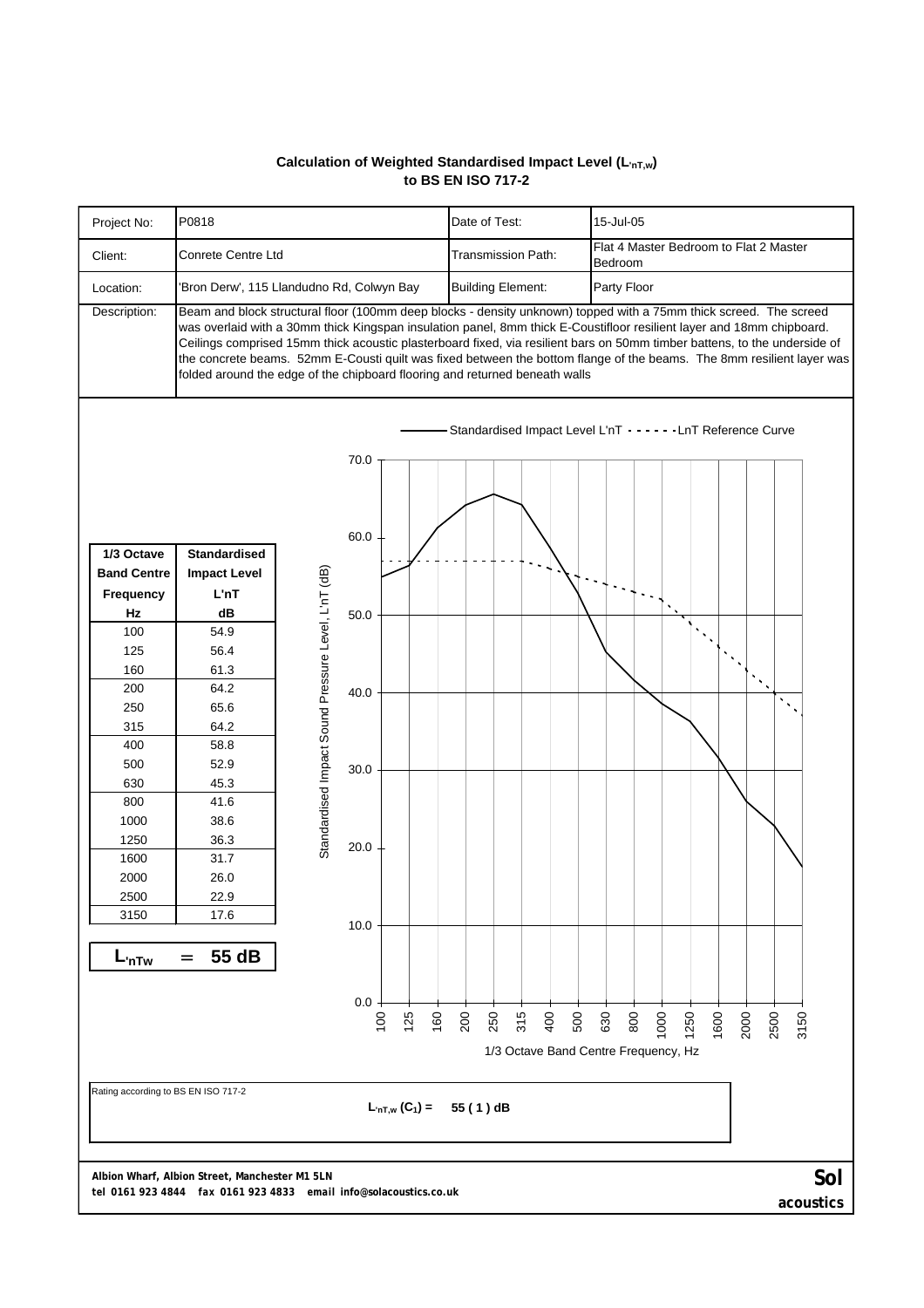#### **Calculation of Weighted Standardised Impact Level (L'nT,w) to BS EN ISO 717-2**



**acoustics**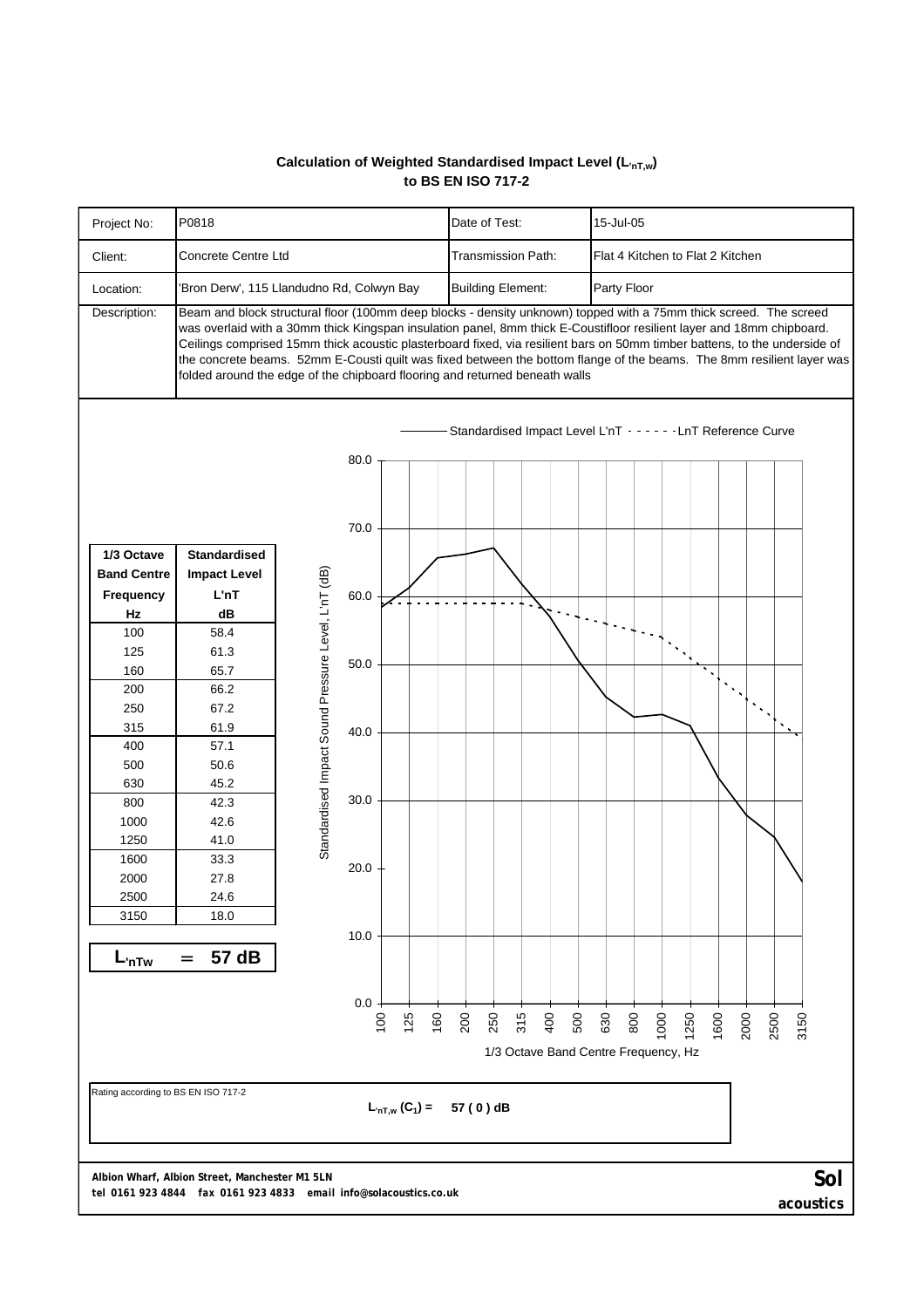#### **Calculation of Weighted Standardised Level Difference (DnT,w) to BS EN ISO 717-1**



*tel* **0161 923 4844** *fax* **0161 923 4833** *email* **info@solacoustics.co.uk**

**acoustics**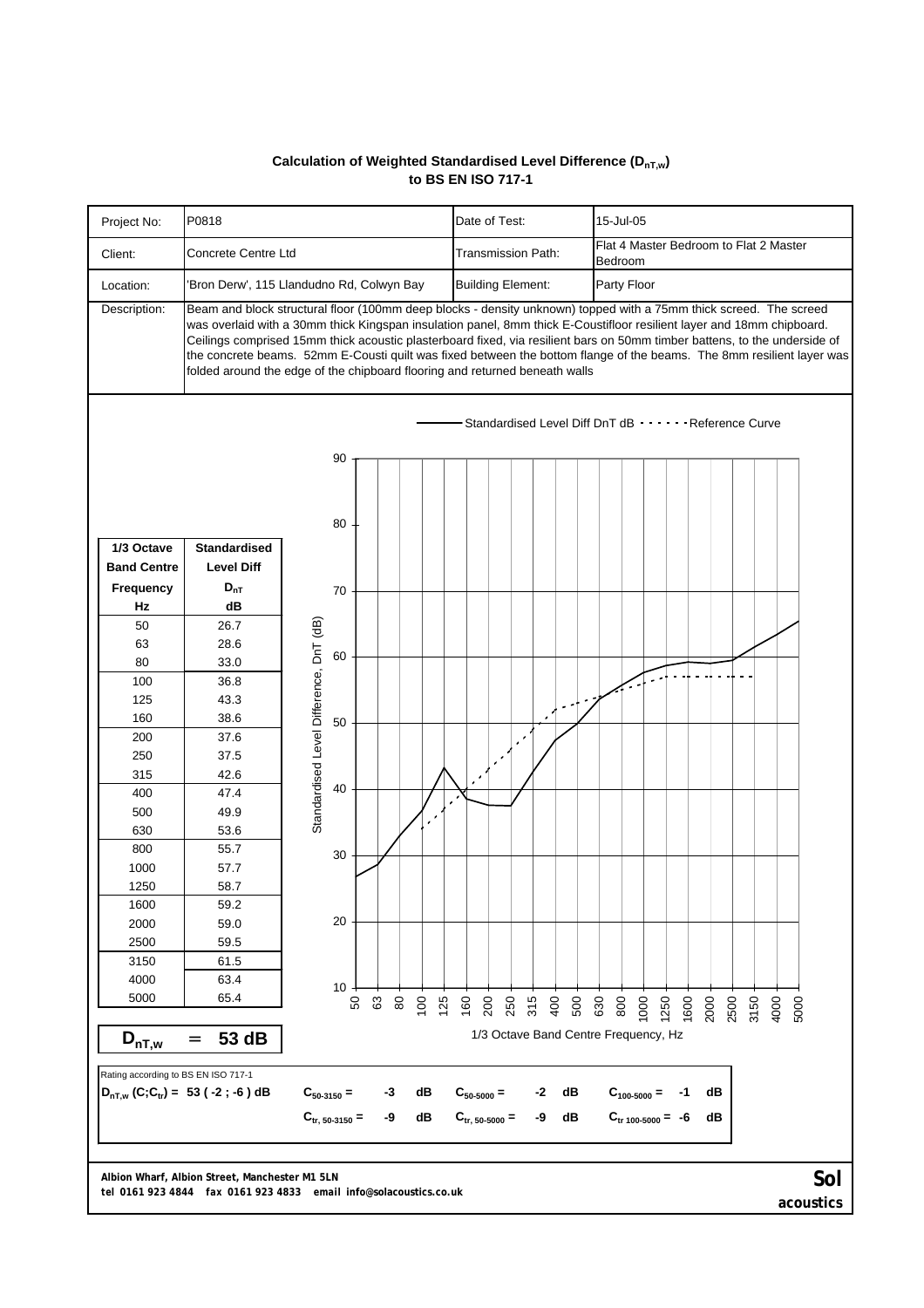#### **Calculation of Weighted Standardised Level Difference (DnT,w) to BS EN ISO 717-1**



**Albion Wharf, Albion Street, Manchester M1 5LN** 

*tel* **0161 923 4844** *fax* **0161 923 4833** *email* **info@solacoustics.co.uk**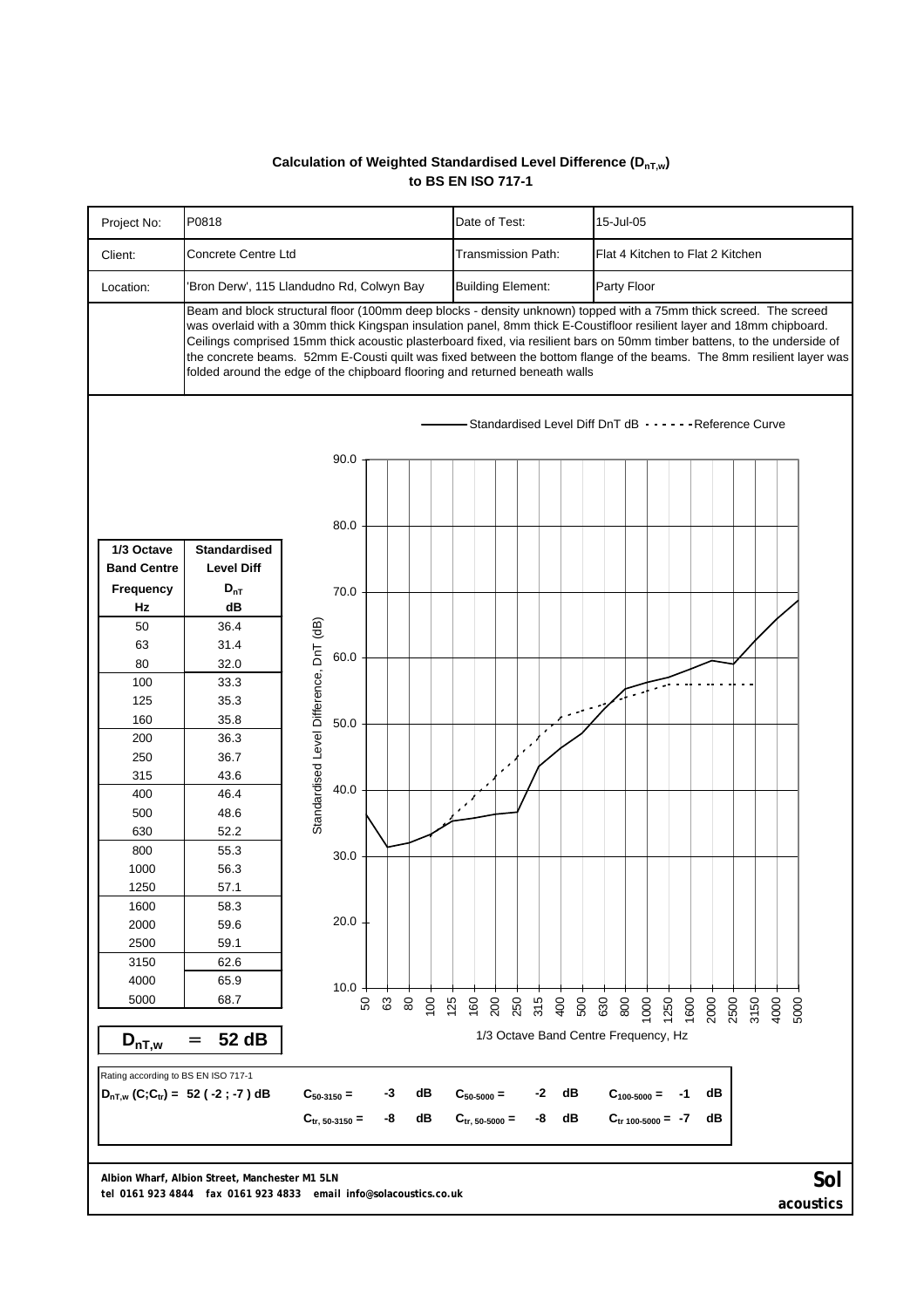#### **Calculation of Weighted Standardised Level Difference (DnT,w) to BS EN ISO 717-1**



**Albion Wharf, Albion Street, Manchester M1 5LN** 

*tel* **0161 923 4844** *fax* **0161 923 4833** *email* **info@solacoustics.co.uk**